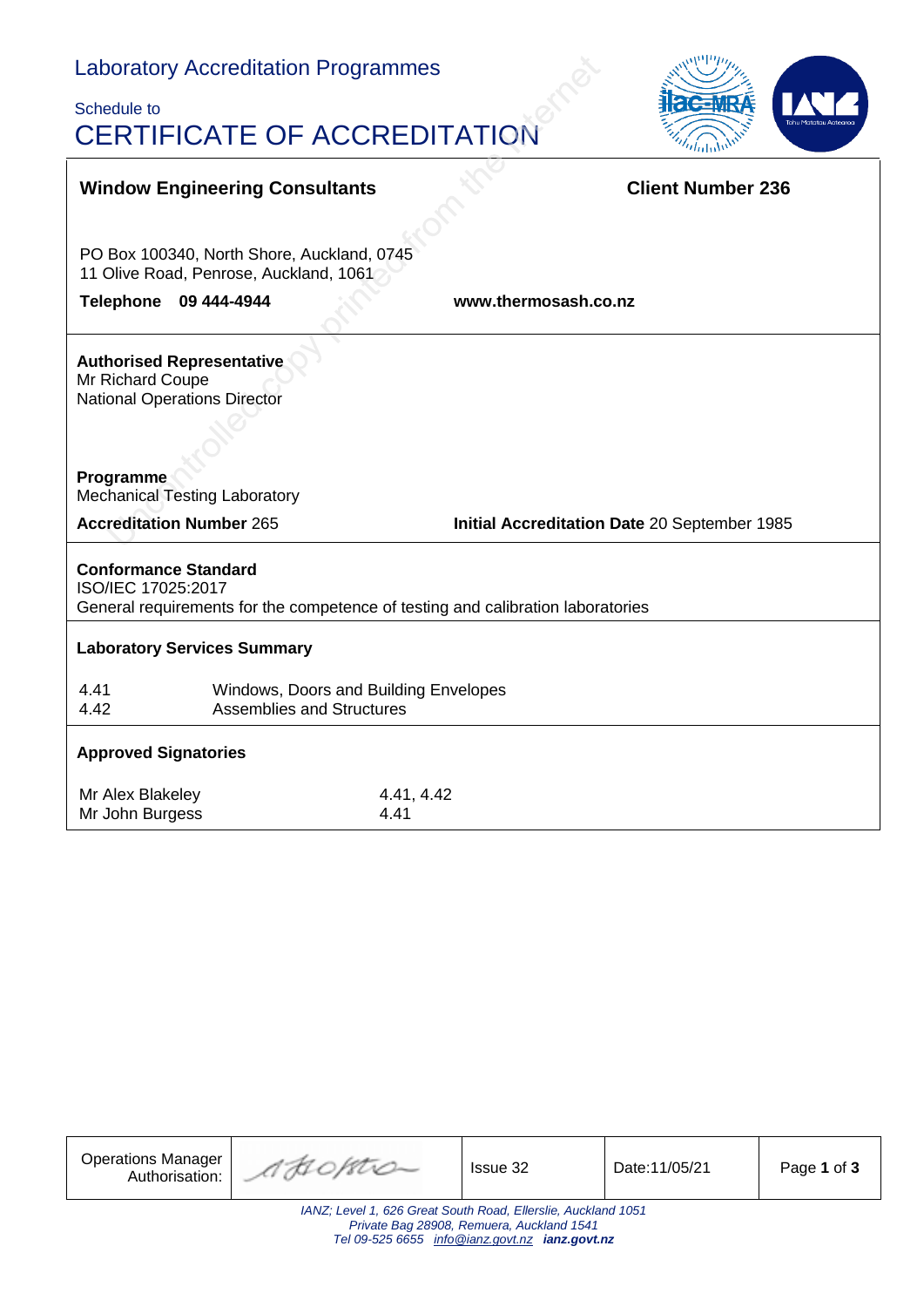### Laboratory Accreditation Programmes

## Schedule to CERTIFICATE OF ACCREDITATION



Window Engineering Consultants Mechanical Testing Laboratory **Accreditation Number 265** Mechanical Testing Laboratory **SCOPE OF ACCREDITATION**

### **4.41 Windows, Doors and Building Envelopes**

#### **(a) Windows and Doors**

The test requirements defined in NZS 4211:2008 in accordance with the test methods of AS/NZS 4420.1:2016

The test requirements defined in AS 2047:2014 in accordance with the test methods of AS/NZS 4420.1:2016

#### **The following tests in accordance with AS/NZS 4420.1:2016**

| Method 1 | Test sample, preparation for tests, the test sequence |
|----------|-------------------------------------------------------|
| Method 2 | Deflection test                                       |
| Method 3 | Operating force test                                  |
| Method 4 | Air filtration test                                   |
| Method 5 | Water penetration resistance test                     |
| Method 6 | Ultimate strength test                                |

#### **(b) Facades and Curtain Walls**

#### **The following tests in accordance with AS/NZS 4284:2008**

| Clause 8.2  | <b>Preliminary tests</b>                                        |
|-------------|-----------------------------------------------------------------|
| Clause 8.3  | Structural test at Serviceability Limit State                   |
| Clause 8.4  | Air infiltration test                                           |
| Clause 8.5  | Water penetration by static pressure (and as modified by E2/VM1 |
| Clause 8.6  | Water penetration by cyclic pressure (and as modified by E2/VM1 |
| Clause 8.8  | Structural strength at Ultimate Limit state                     |
| Clause 8.9  | Seismic test                                                    |
| Clause 8.10 | Seal degradation test                                           |

#### **The following tests in accordance with ASTM methods**

| E283-04(2012) | Air infiltration                                                                                                            |
|---------------|-----------------------------------------------------------------------------------------------------------------------------|
| E330-14       | Structural performance of exterior windows, doors, skylights and curtain<br>walls by Uniform Static Air Pressure difference |
| E331-00(2016) | Water penetration of exterior windows, skylights, doors and curtain walls<br>by Uniform Static Air Pressure difference      |

### **4.42 Assemblies and Structures**

#### **(j) Other assemblies**

The following tests specified in AS/NZS 4223.3:2016, in accordance with following methods:

| <b>Operations Manager</b><br>Authorisation:                                                              | " AHOPTIO | <b>Issue 32</b> | Date:11/05/21 | Page 2 of 3 |  |
|----------------------------------------------------------------------------------------------------------|-----------|-----------------|---------------|-------------|--|
| IANZ; Level 1, 626 Great South Road, Ellerslie, Auckland 1051<br>Drivate Dea 20000 Demusic Augulard 1511 |           |                 |               |             |  |

*Private Bag 28908, Remuera, Auckland 1541 Tel 09-525 6655 [info@ianz.govt.nz](mailto:info@ianz.govt.nz) ianz.govt.nz*